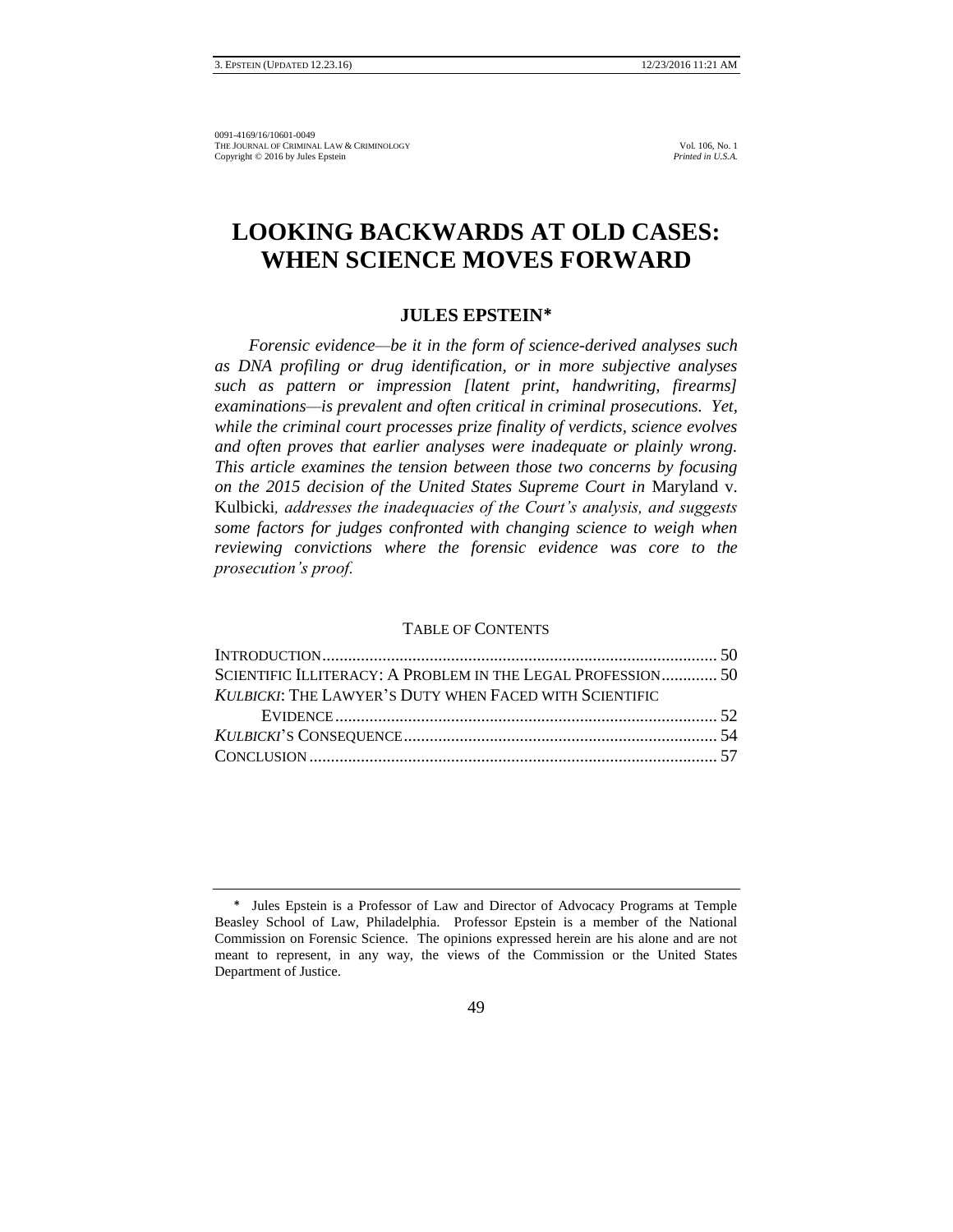### **INTRODUCTION**

How should judges evaluate lawyers' alleged mishandling of forensic science evidence (forensic evidence) when the challenge is brought years after the trial? One recent United States Supreme Court decision grapples with this issue, $<sup>1</sup>$  and this article contextualizes that holding, analyzes its</sup> weaknesses, and suggests some factors for judges to weigh.

In criminal cases, the importance of science (and understanding the limits of science) cannot be gainsaid. The statistics are clear: in a review of homicide cases in Cleveland, Ohio, the clearance rate<sup>2</sup> was higher (63.1%) for cases with probative results after collection of a variety of types of forensic evidence—DNA, firearms evidence, fingerprints, etc.—than in cases without such evidence (56.3%), and the average sentence imposed was higher in the former category.<sup>3</sup>

Yet, there is a perplexing problem—the judges, prosecutors and defense counsel who are consumers of forensic evidence have little or no scientific training, either at the college level or on the job. Perhaps 5% of lawyers (and judges) studied science, a number confirmed repeatedly by polling attendees at legal education conferences. And the consequences may be severe, because when lawyers do not understand science and its limitations, they can neither assess, nor challenge the proof being presented in court.

# SCIENTIFIC ILLITERACY: A PROBLEM IN THE LEGAL PROFESSION

The scientific illiteracy of lawyers was highlighted in the 2009 Report of the National Academy of Sciences, *Strengthening Forensic Science: A Path Forward*, which concluded, "[t]he judicial system is encumbered by, among other things, judges, and lawyers who generally lack the scientific expertise necessary to comprehend and evaluate forensic evidence in an informed manner."<sup>4</sup>

This was brought home directly in a recent judgment, overturning a

<sup>&</sup>lt;sup>1</sup> Maryland v. Kulbicki, 577 U.S. 1 (2015) (per curium).

<sup>&</sup>lt;sup>2</sup> The term "clearance rate" refers, in the law enforcement context, to arrest. FBI, UNIFORM CRIME REPORT: CRIME IN THE U.S., 1 (2012), https://www.fbi.gov/about-us/cjis/ucr/ crime-in-the-u.s/2012/crime-in-the-u.s.-2012/offenses-known-to-law-enforcement/clearances ("In the FBI's Uniform Crime Reporting (UCR) Program, law enforcement agencies can clear, or 'close,' offenses in one of two ways: by arrest or by exceptional means.").

<sup>3</sup> Tom McEwen & Wendy Regoeczi, *Forensic Evidence in Homicide Investigations and Prosecutions*, 60 J. FORENSIC SCI. 1188, 1193 (2015).

<sup>&</sup>lt;sup>4</sup> COMM. ON IDENTIFYING THE NEEDS OF THE FORENSIC SCI. COMM., NAT'L RESEARCH COUNCIL, STRENGTHENING FORENSIC SCI. IN THE U.S.: A PATH FORWARD 110 (2009).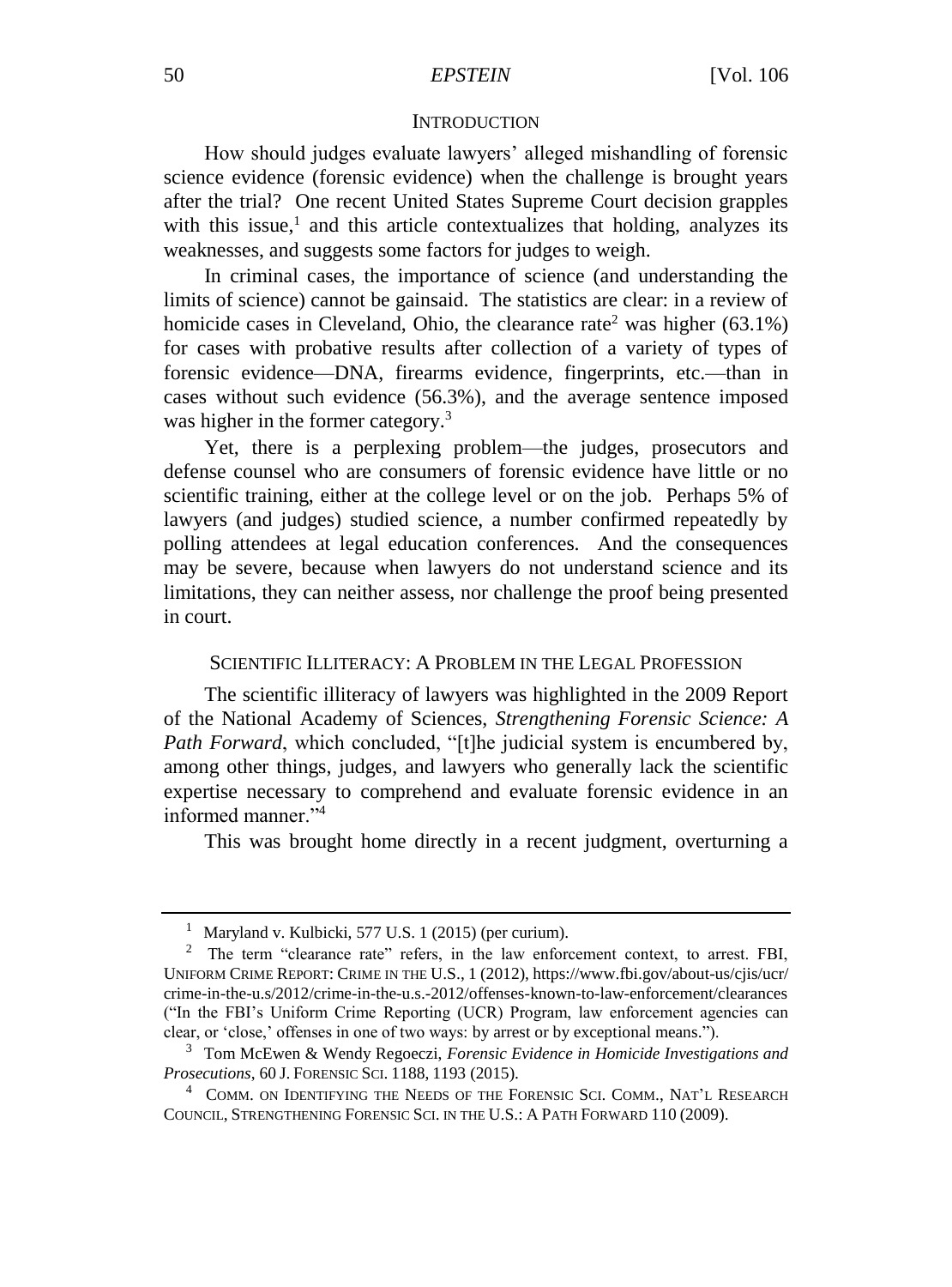Pennsylvania capital conviction based on DNA evidence.<sup>5</sup> As argued at trial, "[t]hat hat that was left at the scene in the middle of the street has [the defendant's] sweat on it and has [the victim's] blood on it . . . DNA is a witness. It is a silent, unflappable witness."<sup>6</sup>

There was only one problem—the blood was on the victim's hat, not the hat of the accused.<sup>7</sup> The prosecutors misread the report and the defense lawyers never caught the error.<sup>8</sup> This was not the only science-related error made at trial. The prosecutor also argued to the jury that, because the defendant was the major contributor of the DNA on the hat, he was the person who wore it most recently, a statement contrary to science.<sup>9</sup> The defense made no objection.<sup>10</sup>

It cannot be said that this is an isolated incident of scientific illiteracy on the part of lawyers, although documenting instances is difficult because it takes later scrutiny by courts or scientifically-knowledgeable lawyers to uncover the phenomenon. But the concern over lawyers not knowing and challenging science has been expressed for decades.<sup>11</sup>

The late Judge Louis Pollak acknowledged as much in 2002 when he expressed concern over how a law-trained person could decide questions of science:

The most important question here, of course, is, Am I the right person to be a gatekeeper?" he said. "I, who know little of science. . . . As society comes to rely more fully on technology, the question will become acute." Pollak said that he found it worrisome that the Supreme Court ruling in the Daubert case meant that he could rule one way on an issue like fingerprints and another federal judge in a different jurisdiction could do the opposite, and neither ruling would be reversed (the Court

<sup>10</sup> *See* Stuhldreher, *supra* note 8.

 $11$  Some commentators suggest that lawyers generally possess "an appalling degree of scientific illiteracy, which ill equips them to educate and guide the bench." ANDRE A. MOENSSENS ET AL., SCIENTIFIC EVIDENCE IN CRIMINAL CASES 7 (3d ed., 1986) (discussing the difficulties experienced by judges in determining the admissibility of expert evidence); *see also* United States v. Bogusz, 43 F.3d 82, 90 (3d Cir. 1994).

<sup>5</sup> *See* Claudia Vargas, *Mistaken DNA Interpretation Sends Death-Row Case to Retrial*, PHILADELPHIA INQUIRER (Aug. 25, 2015), http://articles.philly.com/2015-08-25/news/6581 2999\_1\_dna-evidence-dna-analysis-kareem-johnson.

<sup>6</sup> *Id.*

<sup>7</sup> *Id.*

<sup>8</sup> Katie Stuhldreher, *Guilty Verdict in Killing of Witness*, PHILADELPHIA INQUIRER (June 26, 2007), http://articles.philly.com/2007-06-26/news/25235484\_1\_key-witness-johnson-sdna-first-degree-murder.

<sup>9</sup> *See, e.g.*, Corissa J. Harris et al., *Comparing Wearer DNA Sample Collection Methods for the Recovery of Single Source Profiles*, 1 RES. J. JUST. STUD. & FORENSIC SCI. 81, 83 (2013) ("Often, the major contributor's profile is that of the habitual wearer. A minor contributor's profile may be detected from those who have borrowed or most recently worn the item of clothing.").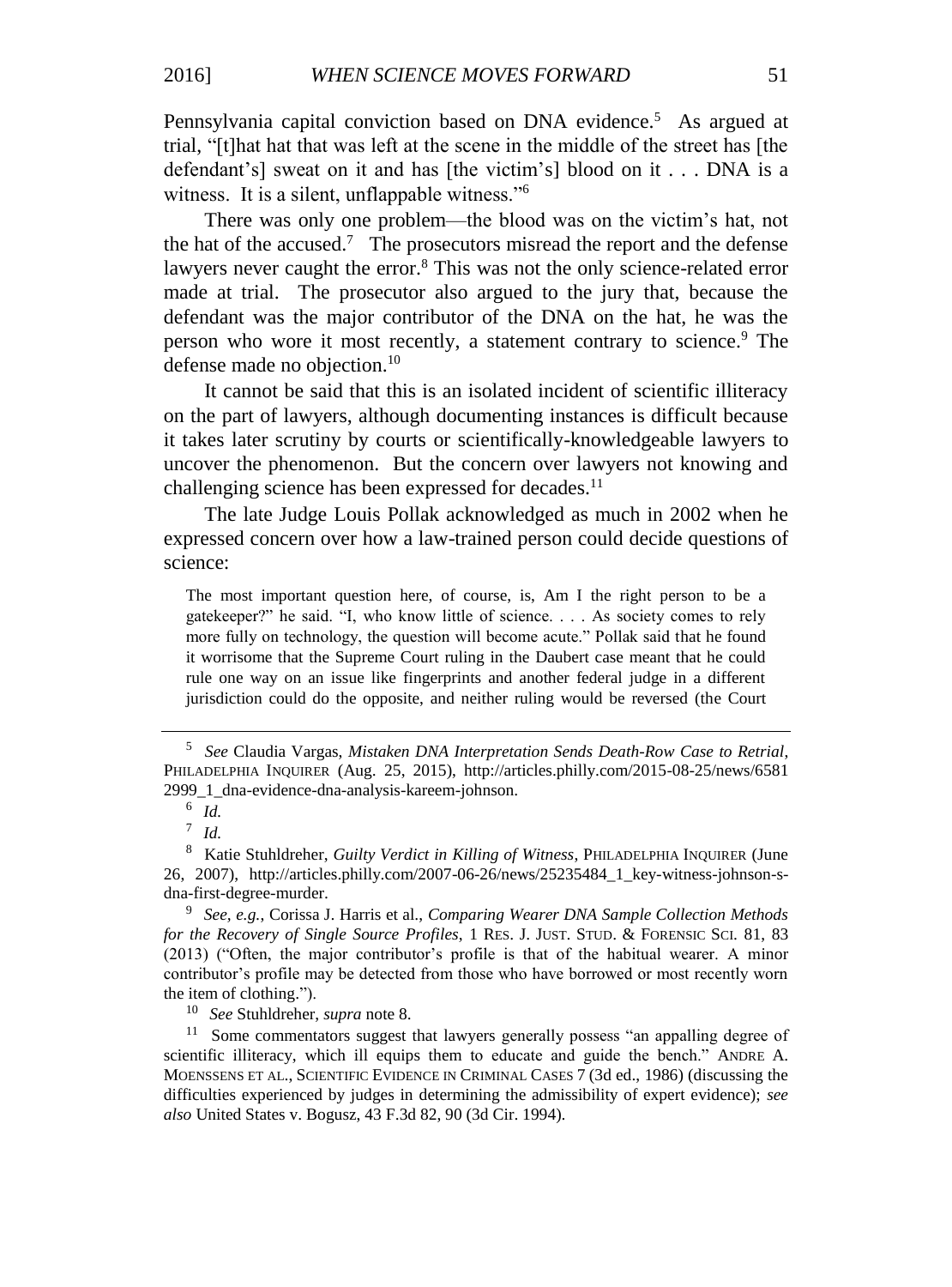will hear appeals only on procedure, not on the law). He was frank about how poorly prepared most judges are for making decisions based on scientific issues.<sup>12</sup>

# *KULBICKI*: THE LAWYER'S DUTY WHEN FACED WITH SCIENTIFIC EVIDENCE

With this background, one would hope that when confronted with a claim that counsel erred by not researching the science being used against his client, the United States Supreme Court would emphasize that the lawyer's first duty is to learn—ask questions, conduct basic research, and consult with an expert before trial. But the exceptional deference<sup>13</sup> paid to lawyers' judgment calls, especially when viewed through a retrospective prism that emphasizes finality, dominated the Court's analysis.

The case is *Maryland v. Kulbicki*,<sup>14</sup> and its story is worth telling. James Kulbicki, a police officer, had an extra-marital affair in which the woman gave birth to a child.<sup>15</sup> Kulbicki was subsequently the subject of a paternity and child support action.<sup>16</sup> In 1993, the woman was murdered by a shot in the head.<sup>17</sup> Two days later, when Kulbicki's home and vehicles were searched, a bullet fragment was found in his truck.<sup>18</sup> Metallurgic analysis of that fragment showed that it had the same elemental composition as a bullet fragment found in the victim's brain.<sup>19</sup> This is called Comparative Bullet-Lead Analysis (CBLA).<sup>20</sup> This testimony was scientifically based.

The problem came when FBI analyst Ernest Peele testified at the 1995 trial about the significance of this finding:

Peele testified that the bullet fragments from Gina's brain and Kulbicki's truck exhibited "the same amounts of each and every element … detected," and were thus "analytically indistinguishable." Peele added that the results were "what you'd expect if you were examining two pieces of the same bullet, they are that close, two pieces of the same source." $^{21}$ 

Time marched on, as does science, and CBLA evidence came to be

<sup>&</sup>lt;sup>12</sup> Michael Specter, *Do Fingerprints Lie?*, THE NEW YORKER (May 27, 2002), http://www.newyorker.com/magazine/2002/05/27/do-fingerprints-lie.

<sup>&</sup>lt;sup>13</sup> Bell v. Cone, 535 U.S. 685, 698 (2002) ("In Strickland we said that '[j]udicial scrutiny of a counsel's performance must be highly deferential.'") (quoting Strickland v. Washington, 466 U.S. 668, 689 (1984)).

<sup>14</sup> Maryland v. Kulbicki, 577 U.S. 1 (2015) (per curium).

<sup>15</sup> *Id.*; Kulbicki v. State, 99 A.3d 730, 744 (Md. Ct. App. 2014).

<sup>16</sup> *Kulbicki*, 577 U.S. at 1.

<sup>17</sup> *Id.*

<sup>18</sup> *Id.*; *see also* Kulbicki v. State, 53 A.3d 361, 368 (Md. Ct. Spec. App. 2012).

<sup>19</sup> *Kulbicki*, 53 A.3d at 368.

<sup>20</sup> *Id.*

<sup>21</sup> *Id.*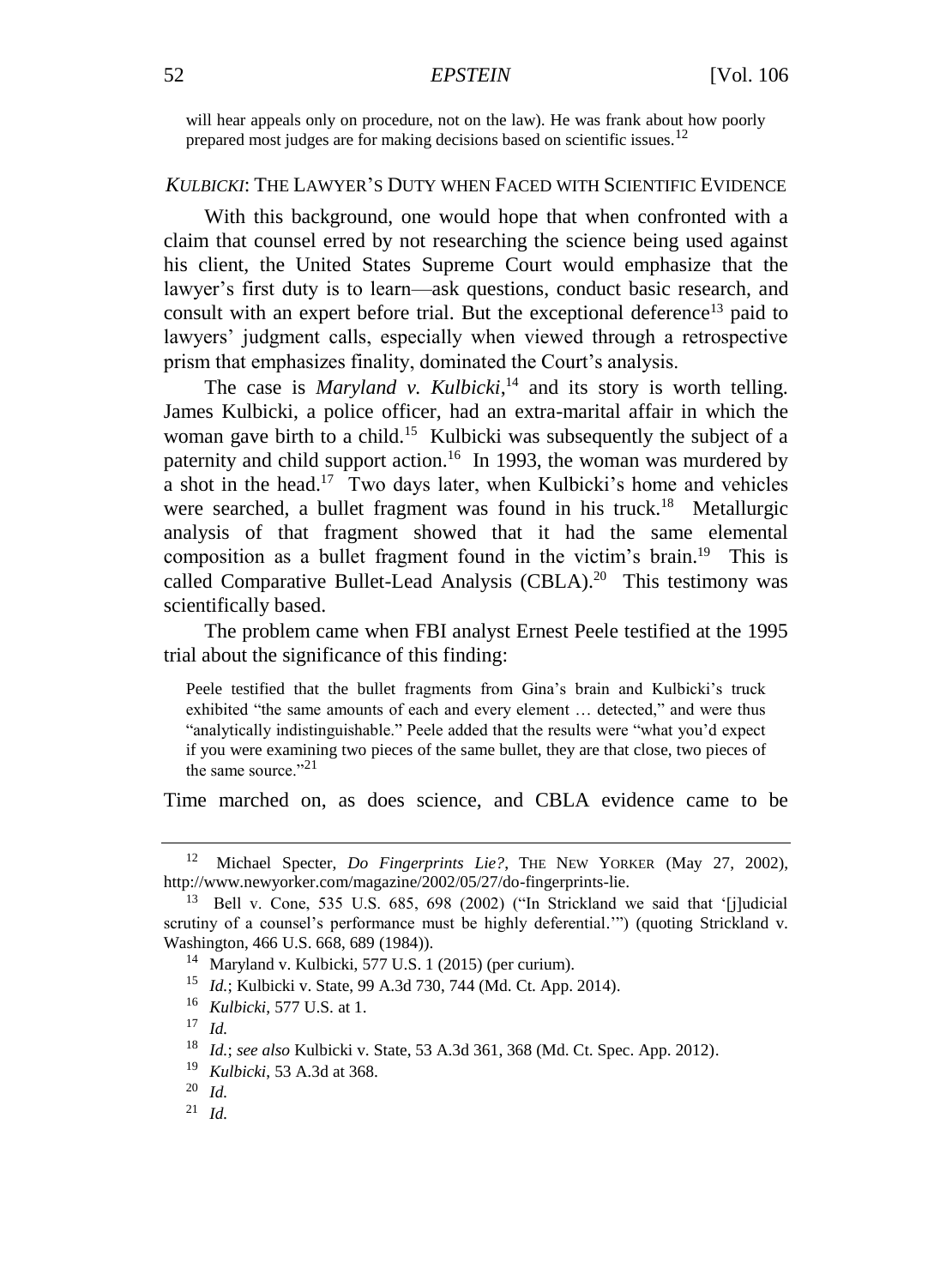discredited in the decade after trial. The flaws in CBLA were substantial: there was no scientific foundation for claims that the crime scene evidence came from the same box as bullets found in a suspect's possession or could otherwise be related in time or geography.<sup>22</sup> "[I]t remained in many cases a distinct possibility that while bullets from the same "source" match each other, they also match bullets from any number of "sources."<sup>23</sup>

Kulbicki attacked his conviction in the Maryland state courts. $24$ Regarding the CBLA evidence, the claim was that of ineffective representation by his trial lawyer, a denial of the Sixth Amendment guarantee to counsel in a criminal case.<sup>25</sup> To prevail, he had to show both that counsel performed in a deficient manner, *i.e.* "whether, in light of all the circumstances, the identified acts or omissions were outside the wide range of professionally competent assistance"<sup>26</sup> and that there was "prejudice," *i.e.* "a reasonable probability that, but for counsel's unprofessional errors, the result of the proceeding would have been different."<sup>27</sup> The Court of Appeals of Maryland found both elements proved<sup>28</sup> and a new trial was ordered but the grant of *certiorari* led to a reexamination of that holding.

Viewed through the lens of *Strickland* ineffectiveness analysis applied by the United States Supreme Court, Kulbicki faced an uphill battle as he was attacking his conviction more than a decade after CBLA evidence was shown to be unreliable. He lost because the Court held that lawyers need not be prescient nor predict future developments in forensic science.<sup>29</sup> The Court held that his lawyer was to be judged by what reasonable lawyers would have done in 1995.<sup>30</sup>

And that is where the United States Supreme Court gave Kulbicki's lawyer—and all lawyers handling cases involving forensic science—an unwarranted pass. The Maryland Court of Appeals decided that a new trial

<sup>&</sup>lt;sup>22</sup> *Id.* at 377 (citing COMM. ON SCI. ASSESSMENT OF BULLET LEAD ELEMENTAL COMPOSITION COMPARISON, NAT'L RES. COUNCIL, FORENSIC ANALYSIS: WEIGHING BULLET LEAD EVIDENCE 106–07 (2004) [hereinafter COMM. ON SCI. ASSESSMENT OF BULLET LEAD ELEMENTAL COMPOSITION COMPARISON]).

<sup>&</sup>lt;sup>23</sup> *Id.* (citing COMM. ON SCI. ASSESSMENT OF BULLET LEAD ELEMENTAL COMPOSITION COMPARISON, NAT'L RES. COUNCIL, *supra* note 22, at 106–07).

<sup>24</sup> *Kulbicki*, 53 A.3d at 361.

<sup>&</sup>lt;sup>25</sup> A criminal defendant "shall enjoy the right . . . to have the Assistance of Counsel for his defence." U.S. CONST. amend. VI.

<sup>26</sup> Strickland v. Washington, 466 U.S. 668, 690 (1984).

<sup>27</sup> *Id.* at 694.

<sup>28</sup> Kulbicki v. State, 99 A.3d 730, 743 (Md. Ct. App. 2014).

<sup>&</sup>lt;sup>29</sup> Maryland v. Kulbicki, 577 U.S. 1, 4 (2015) (per curium).

<sup>30</sup> *Id.* at 3 (citing *Strickland*, 466 U.S. at 690).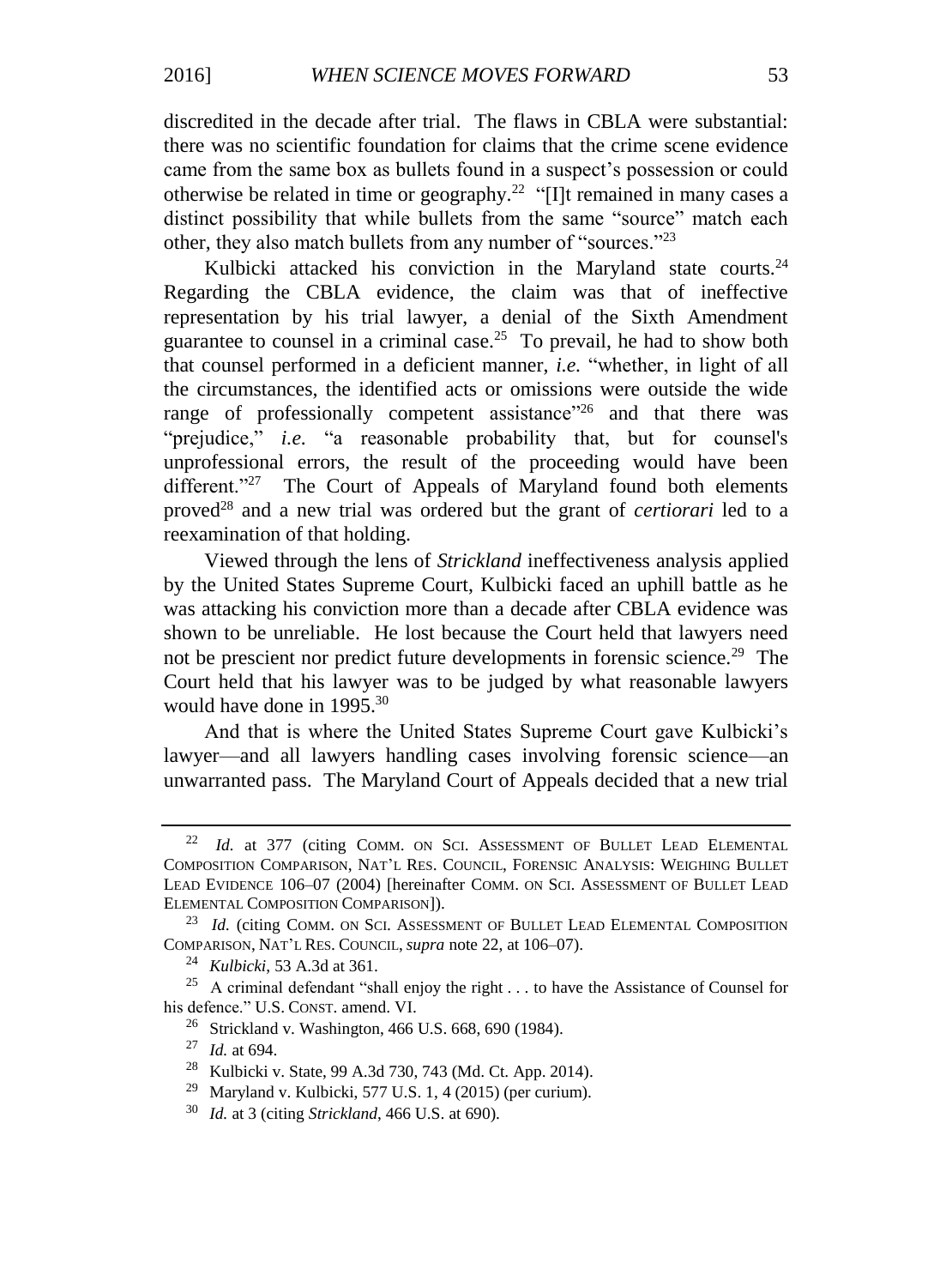was appropriate because the lawyer never looked for, found, or read a 1991 report by Peele that contradicted, or at least called into question, Peele's fundamental claim at trial—that each batch of metal melted to create bullets is compositionally unique. $31$  In his 1991 report, Peele found bullets manufactured fifteen months apart to have an identical composition.<sup>32</sup>

The Maryland high court granted relief based on a simple articulation of the duty of a lawyer—lawyers are effective only when they make decisions based upon "adequate investigation" and the "[f]ailure to investigate the forensic evidence is not what a competent lawyer would do."<sup>33</sup>

The United States Supreme Court responded in a per curiam decision with no preceding oral argument. The Court misstated the Maryland Court's holding as constitutionally requiring Kulbicki's defense attorneys to "*predict the demise of CBLA*."<sup>34</sup> The Maryland court had no such premise; rather, it focused on the duty of the lawyer to *investigate science* that comes into the courtroom.<sup>35</sup> In this mischaracterization, and in the remainder of the opinion, the Court ignored the duty of lawyers to ask questions and educate themselves.<sup>36</sup>

According to the Court, "[c]ounsel did not perform deficiently by dedicating their time and focus to elements of the defense that did not involve poking methodological holes in a then-uncontroversial mode of ballistics analysis."<sup>37</sup> The Court concluded that because the trial predated the search engines of the worldwide web, the Peele report would not have been easily located.<sup>38</sup> Restated, this seems to say: "If it looks good, don't bother to read up on it. And don't ask for the expert's *curriculum vitae*, which would lead to the expert's own research."

# *KULBICKI*'S CONSEQUENCE

The message of "you don't have to ask questions if the science looks

<sup>31</sup> *Kulbicki*, 99 A.3d at 735–36, 740.

<sup>32</sup> *Id.* at 740.

<sup>33</sup> *Id.* at 738 (quoting Bowers v. State, 578 A.2d. 734, 736 (Md. Ct. App. 1990)).

<sup>34</sup> *Kulbicki*, 577 U.S. at 3 (emphasis added).

<sup>35</sup> *Kulbicki*, 99 A.3d at 739 ("The failure, then, to appropriately investigate the State's forensic evidence and challenge the State's expert on cross-examination regarding a scientific method used to implicate the defendant may be a predicate upon which a claim for ineffective assistance of counsel may prevail.").

<sup>36</sup> *See id.* at 739–44.

<sup>37</sup> *Kulbicki*, 577 U.S. at 4

<sup>38</sup> *Id.*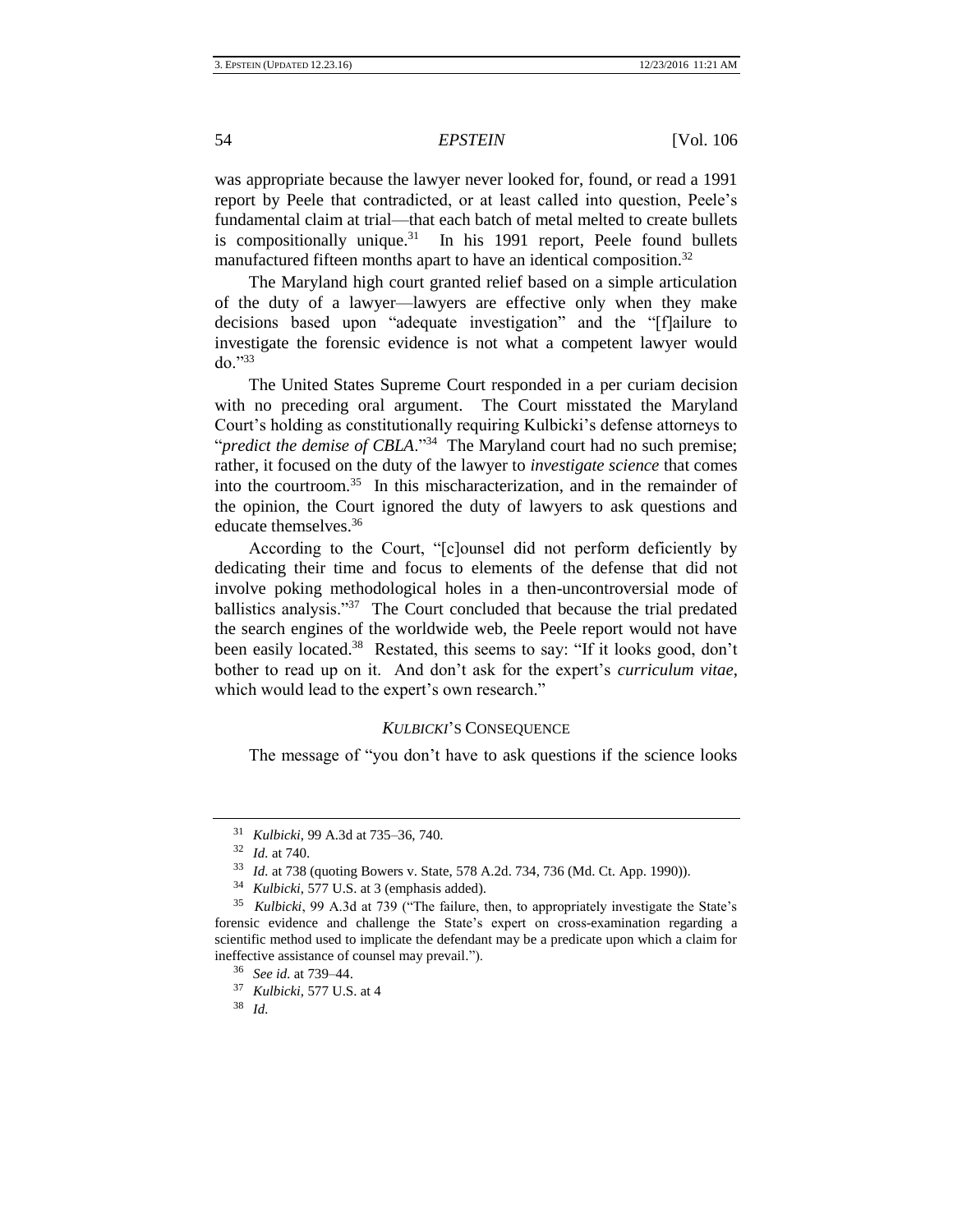good at the time of trial" has already been echoed by one court.<sup>39</sup> The notion defies a basic precept of science, that "[w]e accumulate scientific knowledge like clockwork, with the result that facts are overturned at regular intervals in our quest to better understand the world."<sup>40</sup> In a world where, over the past decade, we have seen the impact of flawed or erroneous forensic evidence testimony, $41$  the lesson from the Court should be simple and clear—a lawyer's first duty in a case with scientific evidence is to ask questions and learn its limitations.

Post-*Kulbicki*, how does a judge respond to new post-conviction challenges that look back and say "the lawyer didn't investigate the science?" If the jurisdiction develops more stringent standards under its own Constitution or statute, then *Kulbicki* is of no moment. But where the jurisdiction applies federal law, a searching inquiry is still warranted. The Supreme Court in *Kulbicki* emphasized that this trial was pre-internet, describing the case as in "an era of card catalogues, not a worldwide web," where research was not as easy. $42$  And although unmentioned, in 1995, we did not have the documented history of forensic errors and the awareness of the limitations of many forensic disciplines that we have now. $43$ 

Additionally, grounds other than the Sixth Amendment right to effective counsel need to be explored in "bad" or questionable science cases. Albeit a difficult standard to satisfy, a claim under the Due Process guarantee may lie where the forensic evidence used at trial has been subsequently shown to be invalid. This was accepted by the Third Circuit in 2012 in a case involving fire causation where testimony from a 1990 arson-murder case was subsequently shown to be invalid: "[t]o succeed, [petitioner] must show that the admission of the fire expert testimony 'undermined the fundamental fairness of the entire trial, $i<sup>44</sup>$  because the

<sup>39</sup> *See* Pulido v. Grounds, No. 2:13-cv-01814 TLN GGH, 2015 U.S. Dist. LEXIS 141313, at \*56–57 (E.D. Cal. Oct. 13, 2015).

<sup>&</sup>lt;sup>40</sup> SAMUEL ARBESMAN, THE HALF-LIFE OF FACTS: WHY EVERYTHING WE KNOW HAS AN EXPIRATION DATE 7 (2012).

<sup>41</sup> *See, e.g.*, Brandon L. Garrett & Peter J. Neufeld, *Invalid Forensic Science Testimony and Wrongful Convictions*, 95 VA. L. REV. 1, 14 (2009). As acknowledged by the United States Supreme Court in another context, "[s]erious deficiencies have been found in the forensic evidence used in criminal trials. One commentator asserts that '[t]he legal community now concedes, with varying degrees of urgency, that our system produces erroneous convictions based on discredited forensics.'" Melendez-Diaz v. Massachusetts, 557 U.S. 305, 319 (2009) (quoting Pamela R. Metzger, *Cheating the Constitution*, 59 VAND. L. REV. 475, 491 (2006)).

<sup>42</sup> *Kulbicki*, 577 U.S. at 4.

<sup>43</sup> *Id.*

<sup>44</sup> Lee v. Glunt, 667 F.3d 397, 403 (3d Cir. 2012) (quoting Keller v. Larkins, 251 F.3d 408, 413 (3d Cir. 2001)).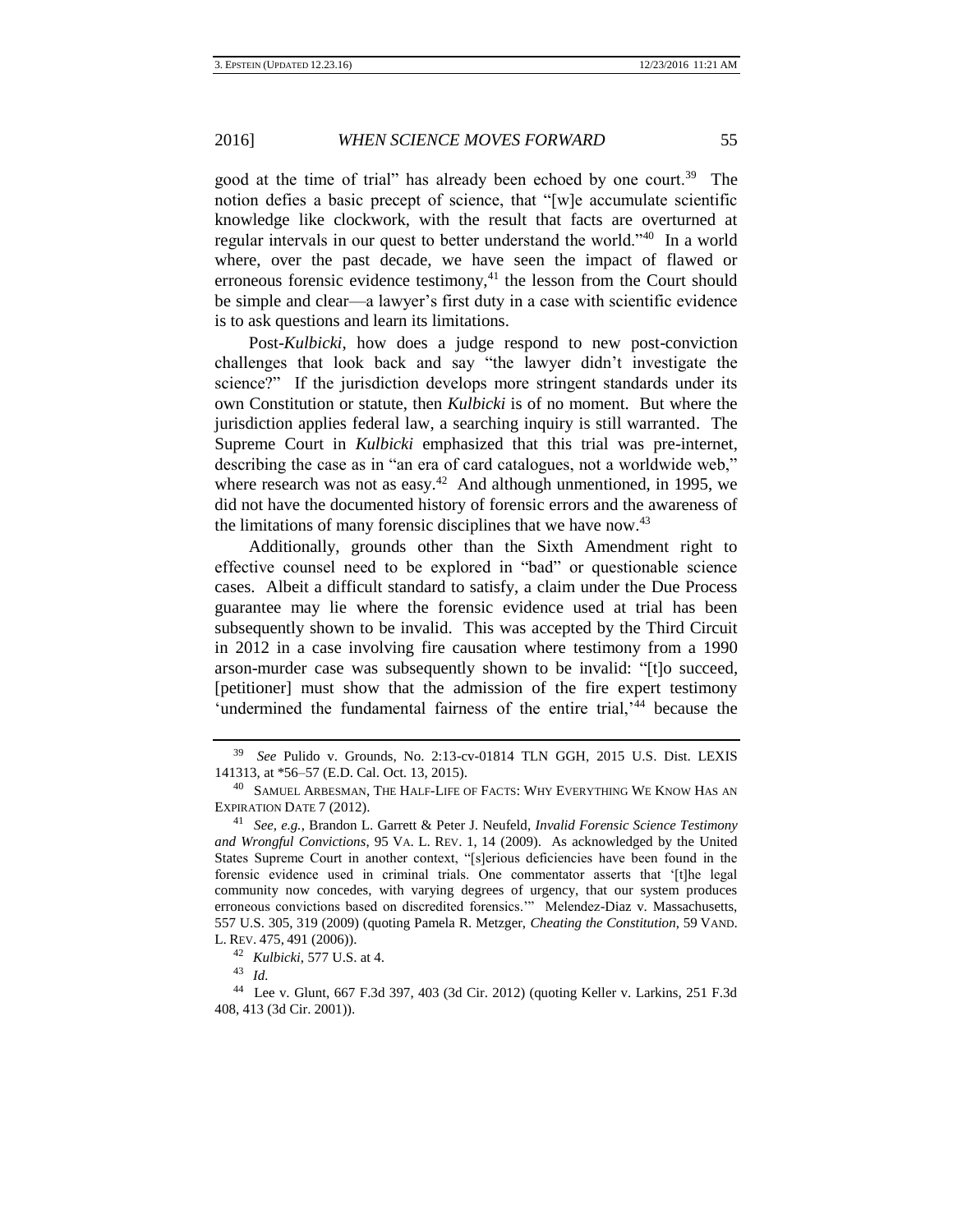probative value of [the fire expert] evidence, though relevant, is greatly outweighed by the prejudice to the accused from its admission."<sup>45</sup>

The second ground, independent of a claim of ineffective counsel, may arise under a state statute or rule of procedure permitting claims of "bad" or erroneous science, regardless of timing limitations. Massachusetts law, for example, permits a claim to be filed "at any time . . . upon the ground that the confinement or restraint was imposed in violation of the Constitution or laws of the United States or of the Commonwealth of Massachusetts."<sup>46</sup> That was extended to a "bad" science claim—hair comparison analysis—in 2016, on a case nearly a quarter of a century old. $47$ 

[T]he court determines that 'justice may not have been done' at Perrot's 1992 trial because of the introduction of hair evidence that in numerous and material respects exceeded the foundational science. In making that judgment, the court determines that it was not until decades after Perrot's 1992 trial that errors in testimony on hair evidence came to be authoritatively recognized and addressed.<sup>48</sup>

While the Massachusetts court applied a general post-conviction provision to a claim of "bad" science, in Texas, there is a procedure specific to such averments. Texas' Code of Criminal Procedure includes a provision titled Procedure Related to Certain Scientific Evidence, which states in pertinent part that post-conviction relief may be granted where:

(A) relevant scientific evidence is currently available and was not available at the time of the convicted person's trial because the evidence was not ascertainable through the exercise of reasonable diligence by the convicted person before the date of or during the convicted person's trial; and

(B) the scientific evidence would be admissible under the Texas Rules of Evidence at a trial held on the date of the application; and

(2) the court…finds that, had the scientific evidence been presented at trial, on the preponderance of the evidence the person would not have been convicted.<sup>49</sup>

California, too, has such a provision. A challenge may be made when a conviction is based on false evidence, where "false evidence shall include opinions of experts that have either been repudiated by the expert who originally provided the opinion at a hearing or trial or that have been undermined by later scientific research or technological advances."<sup>50</sup>

<sup>45</sup> *Id.* at 403 (quoting Bisaccia v. Attorney Gen., 623 F.2d 307, 313 (3d Cir. 1980)).

<sup>46</sup> MASS. R. CIV. P. 30(a).

<sup>47</sup> Commonwealth v. Perrot, 2016 Mass. Super. LEXIS 3, at \*1–3 (Mass. Super. Ct. Jan. 26, 2016).

<sup>48</sup> *Id.* at \*2.

<sup>49</sup> TEX. CODE CRIM. PROC. ANN. art. 11.073 (West 2015).

<sup>50</sup> CAL. PEN. CODE § 1473(1) (West 2015). This provision was recently applied to discredited "bitemark" evidence. *See In re* Richards, 63 Cal. 4th 291, 312–16 (Cal. 2016).